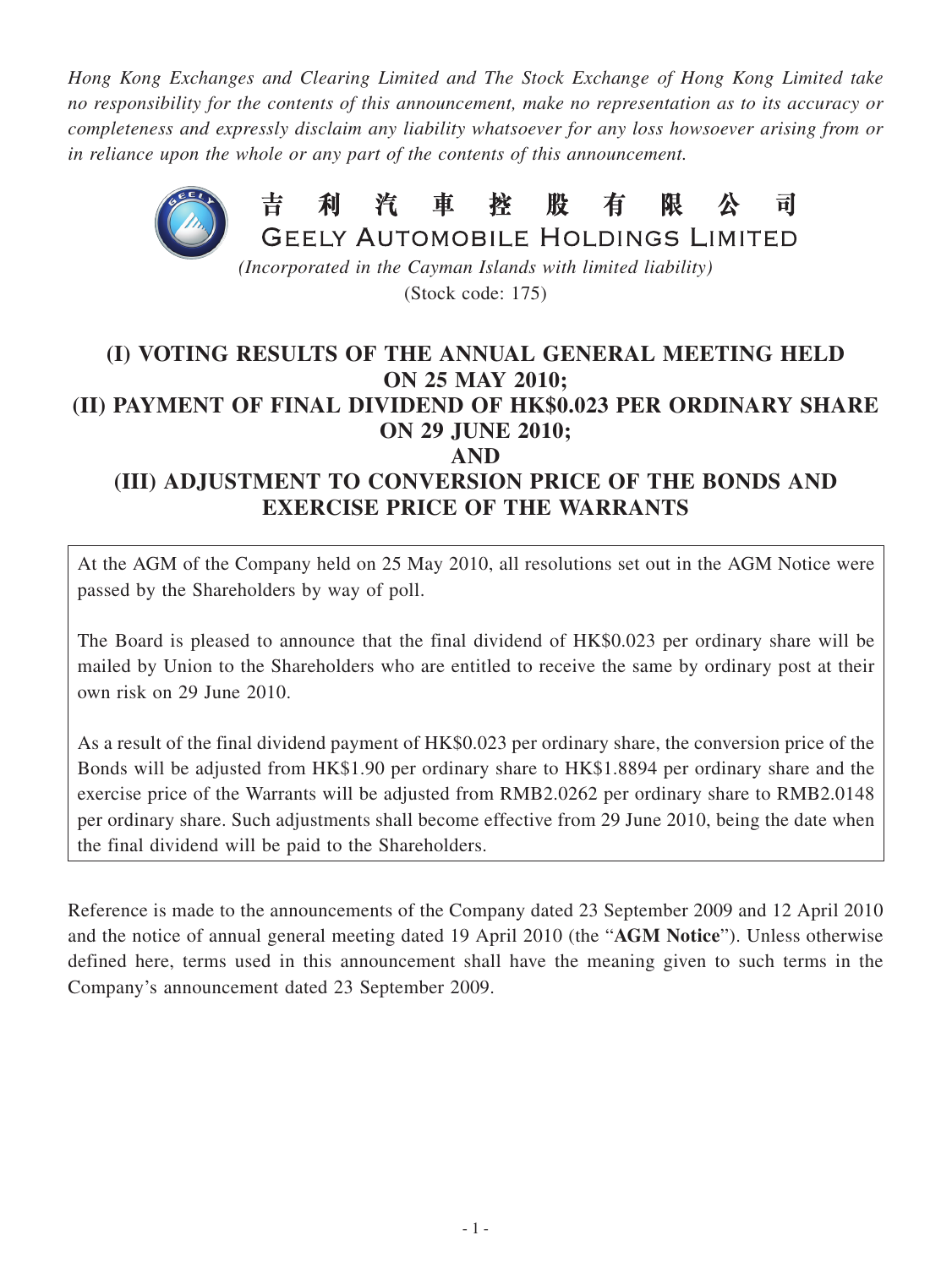## **(I) VOTING RESULTS OF THE ANNUAL GENERAL MEETING HELD ON 25 MAY 2010**

The board of directors (the "**Board**") of Geely Automobile Holdings Limited (the "**Company**") is pleased to announce that at the annual general meeting held on 25 May 2010 (the "**AGM**"), all resolutions set out in the AGM Notice were approved by the shareholders of the Company (the "**Shareholders**") by way of poll. The Company's Hong Kong branch share registrar, Union Registrars Limited ("**Union**"), was appointed as scrutineer for vote-taking at the AGM. The poll results in respect of the resolutions proposed at the AGM were as follows:

| <b>Ordinary Resolutions</b>                                                                                                       |                                                                                                                                                 | No of Votes $(\% )$     |                         |  |
|-----------------------------------------------------------------------------------------------------------------------------------|-------------------------------------------------------------------------------------------------------------------------------------------------|-------------------------|-------------------------|--|
|                                                                                                                                   |                                                                                                                                                 | For                     | <b>Against</b>          |  |
| 1.                                                                                                                                | To receive and approve the report of the directors,<br>audited financial statements and auditors' report<br>for the year ended 31 December 2009 | 4,260,161,747<br>99.96% | 1,751,000<br>0.04%      |  |
| As more than 50% of the votes were cast in favour of the resolution, the resolution was duly<br>passed as an ordinary resolution. |                                                                                                                                                 |                         |                         |  |
| 2.                                                                                                                                | To declare a final dividend                                                                                                                     | 4,278,586,726<br>100%   | $\overline{0}$<br>$0\%$ |  |
| As more than 50% of the votes were cast in favour of the resolution, the resolution was duly<br>passed as an ordinary resolution. |                                                                                                                                                 |                         |                         |  |
| 3.                                                                                                                                | To re-elect Mr. Yang Jian as a director                                                                                                         | 4,242,803,874<br>99.16% | 35,782,852<br>0.84%     |  |
| As more than 50% of the votes were cast in favour of the resolution, the resolution was duly<br>passed as an ordinary resolution. |                                                                                                                                                 |                         |                         |  |
| 4.                                                                                                                                | To re-elect Mr. Yin Da Qing, Richard as a<br>director                                                                                           | 4,243,067,974<br>99.17% | 35,518,752<br>0.83%     |  |
| As more than 50% of the votes were cast in favour of the resolution, the resolution was duly<br>passed as an ordinary resolution. |                                                                                                                                                 |                         |                         |  |
| 5.                                                                                                                                | To re-elect Mr. Liu Jin Liang as a director                                                                                                     | 4,236,270,233<br>99.01% | 42,316,493<br>0.99%     |  |
| As more than 50% of the votes were cast in favour of the resolution, the resolution was duly<br>passed as an ordinary resolution. |                                                                                                                                                 |                         |                         |  |
| 6.                                                                                                                                | To re-elect Dr. Zhao Fuquan as a director                                                                                                       | 4,034,443,591<br>94.29% | 244, 143, 135<br>5.71%  |  |
| As more than 50% of the votes were cast in favour of the resolution, the resolution was duly<br>passed as an ordinary resolution. |                                                                                                                                                 |                         |                         |  |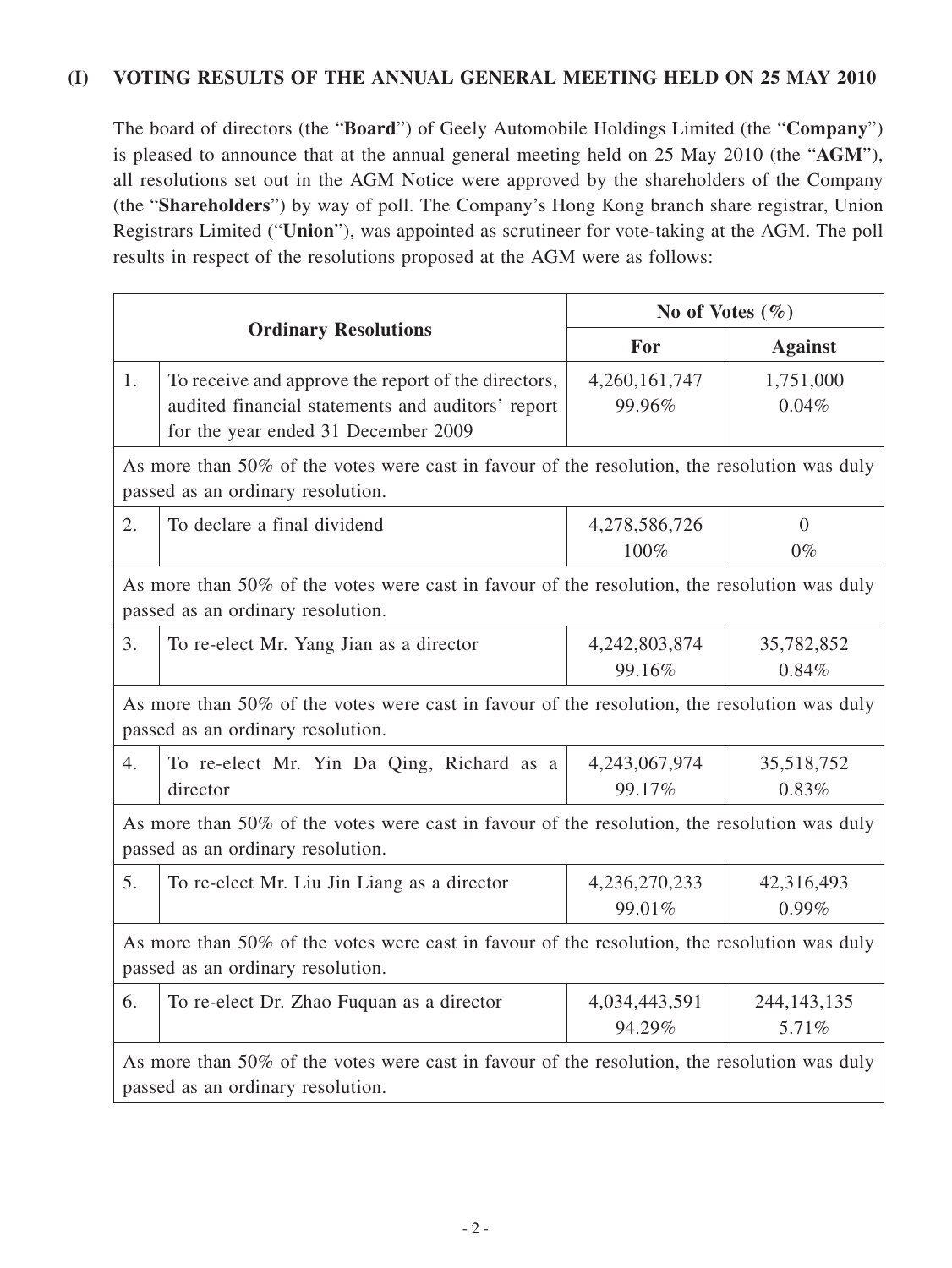| <b>Ordinary Resolutions</b>                                                                                                       |                                                                                                                             | No of Votes $(\% )$     |                         |  |
|-----------------------------------------------------------------------------------------------------------------------------------|-----------------------------------------------------------------------------------------------------------------------------|-------------------------|-------------------------|--|
|                                                                                                                                   |                                                                                                                             | For                     | <b>Against</b>          |  |
| 7.                                                                                                                                | To authorise the board of directors to fix the<br>remuneration of the directors                                             | 4,278,532,441<br>100%   | $\overline{0}$<br>$0\%$ |  |
| As more than 50% of the votes were cast in favour of the resolution, the resolution was duly<br>passed as an ordinary resolution. |                                                                                                                             |                         |                         |  |
| 8.                                                                                                                                | To re-appoint Grant Thornton as the Company's<br>auditors and authorise the board of directors to<br>fix their remuneration | 4,276,835,726<br>99.96% | 1,751,000<br>0.04%      |  |
| As more than 50% of the votes were cast in favour of the resolution, the resolution was duly<br>passed as an ordinary resolution. |                                                                                                                             |                         |                         |  |
| 9.                                                                                                                                | To refresh the scheme mandate limit under the<br>share option scheme of the Company                                         | 4,040,074,908<br>94.43% | 238, 193, 433<br>5.57%  |  |
| As more than 50% of the votes were cast in favour of the resolution, the resolution was duly<br>passed as an ordinary resolution. |                                                                                                                             |                         |                         |  |
| 10.                                                                                                                               | To grant a general mandate to the directors to<br>repurchase the Company's shares                                           | 4,278,586,726<br>100%   | $\theta$<br>$0\%$       |  |
| As more than 50% of the votes were cast in favour of the resolution, the resolution was duly<br>passed as an ordinary resolution. |                                                                                                                             |                         |                         |  |
| 11.                                                                                                                               | To grant a general mandate to the directors to<br>issue, allot and otherwise deal with the Company's<br>shares              | 4,043,455,198<br>94.50% | 235, 131, 528<br>5.50%  |  |
| As more than 50% of the votes were cast in favour of the resolution, the resolution was duly<br>passed as an ordinary resolution. |                                                                                                                             |                         |                         |  |
| 12.                                                                                                                               | To extend the general mandate to allot and issue<br>new shares                                                              | 4,044,230,198<br>94.52% | 234,356,528<br>5.48%    |  |
| As more than 50% of the votes were cast in favour of the resolution, the resolution was duly<br>passed as an ordinary resolution. |                                                                                                                             |                         |                         |  |

As at the date of the AGM, the issued share capital of the Company was 7,329,655,450 Shares, which was the total number of Shares entitling the holders to attend and vote for or against all resolutions. There were no Shares entitling the holder to attend and vote only against any resolution at the AGM.